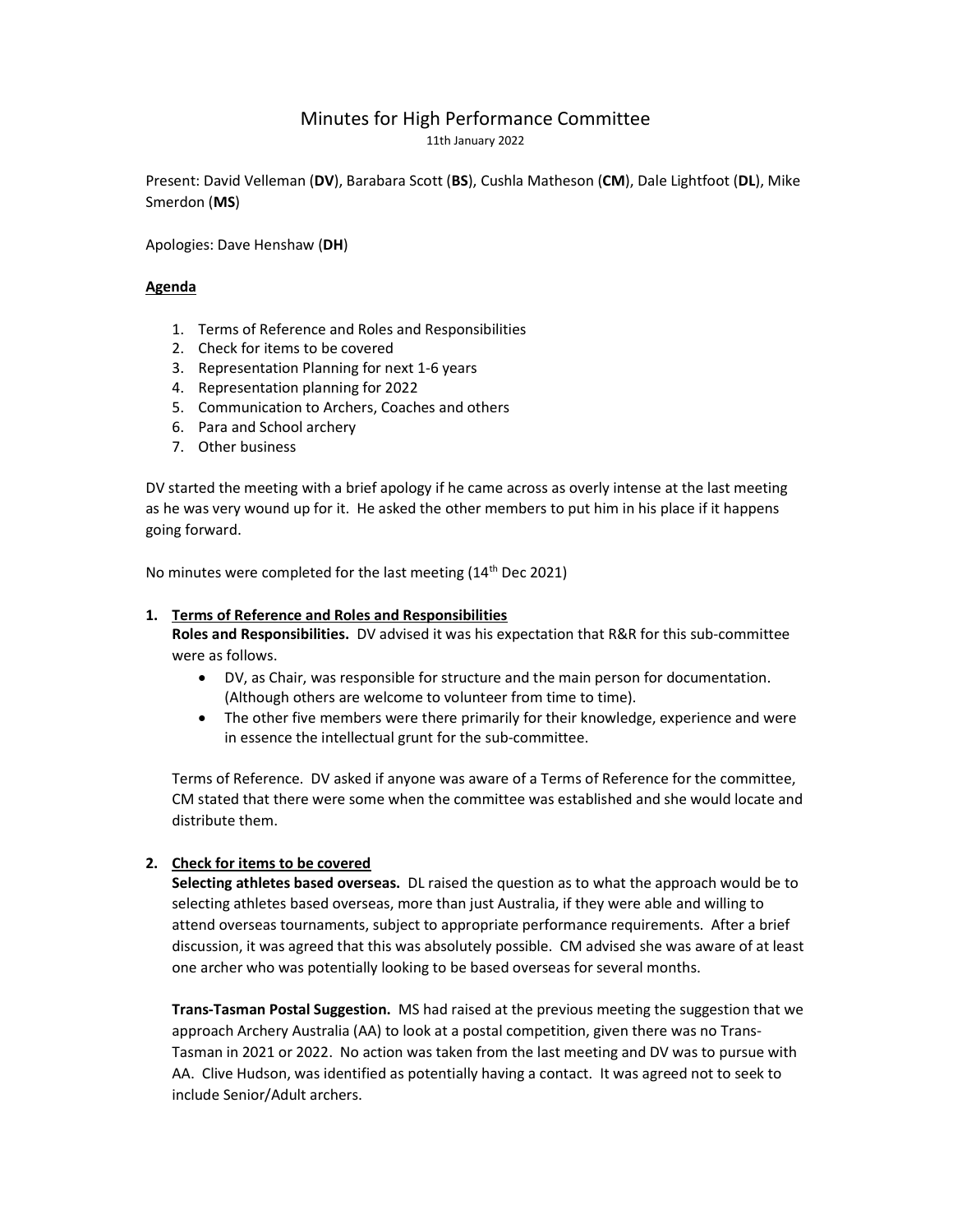Trans-Tasman / Youth Training Camp. MS asked if there was to be a new initiative following the decision not to proceed with the camp intended for January. CM advised, the organisers were still working through the disappointment of the cancellation and there were not any plans at this stage. The committee agreed that we need to be supportive of any new initiative.

#### 3. Representation Planning for next 1-6 years (2023 to 2028)

(Discussion for items 3-5 was mostly done as one item and these have been split to the appropriate sections).

A Pathways document needs to be established and published, so archers aspiring for representation can know what the HP Committee (now and in the future) is planning to do and looking for from athletes, coaches and from ANZ. An Athlete Development Plan was created in 2021, DV to approach Lexie Matheson for this document as part of a handover. It was observed that AA had some very good information and that DV should ask if we might use their documents as well.

## 4. Representation planning for 2022

It was agreed that with Omicron creating havoc throughout Europe, Australia and much of the world, it was extremely difficult to plan for any overseas tournaments. The committee agreed that it would not look to participate in any overseas tournaments up to  $31<sup>st</sup>$  March 2022 and would review this position each month.

As stated in 2. above individuals would be welcome to request to attend any tournaments in this period, however this would be fully at their cost, and they would have to accept the very real risk of cancellation or the inability to return to NZ. Performance criteria (mainly scores) from the currently published Selection Policy (on ANZ website) would be used by the Selectors when reviewing requests.

The Selection Policy document needs to be updated and should have Para Archery added as well as the inclusion of the Traditional Bow type for Field 3D at World Archery events (albeit ANZ is introducing it for all disciplines). Panel members are to review the current selectin document for changes

CM had earlier circulated the results of the recent coaches and there was a good likelihood that coaches would be available to run a Recurve training group like that currently being run for Compound archers. Athletes would be able to self-select themselves for what eventuates.

## 5. Communication to Archers, Coaches and others

It was agreed that regular communications on what was being worked on by the Committee was very important and that we would aim to send out updates following on from the monthly meeting as a minimum.

Additionally, archers would be canvassed for suggestions on what could ANZ do at the High-Performance level for this year as well provide an indication of their intentions/aspirations for this season.

# 6. Para and School archery